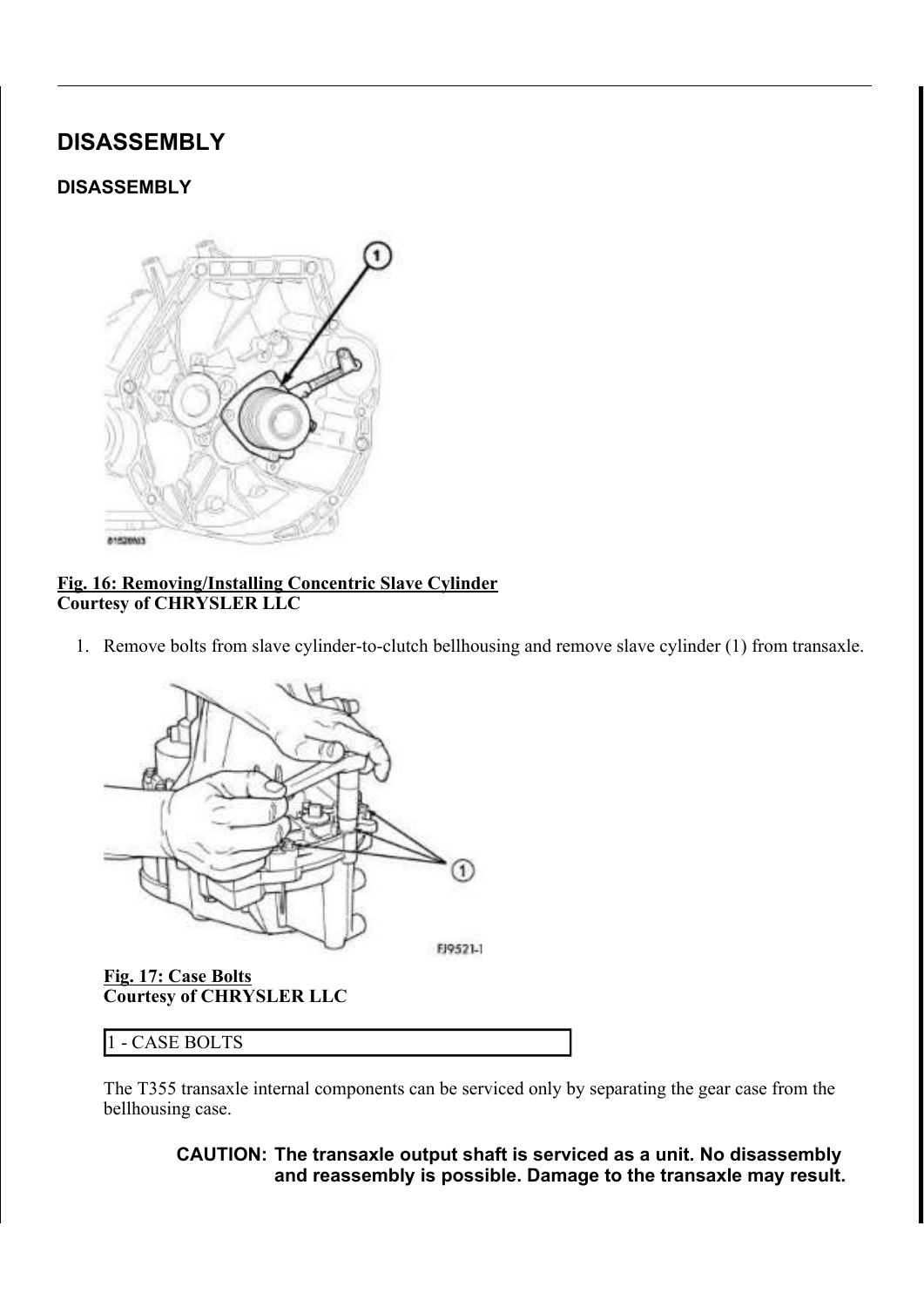- 2. Place transaxle on bench.
- 3. Remove transaxle case half bolts (1).



Fig. 18: Separate Case Halves Courtesy of CHRYSLER LLC

| 1 - PRY TOOL    |  |
|-----------------|--|
| 2 - CASE HALVES |  |
| 3 - PRY SLOT    |  |

4. Place two screwdrivers (1) into the slots (3) provided in the case halves (2) near the dowels. Refer to Fig. 18. Separate the case halves.



811x9662

Fig. 19: Bellhousing Case Half Removed Courtesy of CHRYSLER LLC

| - INPUT SHAFT    |  |
|------------------|--|
| 2 - OUTPUT SHAFT |  |
|                  |  |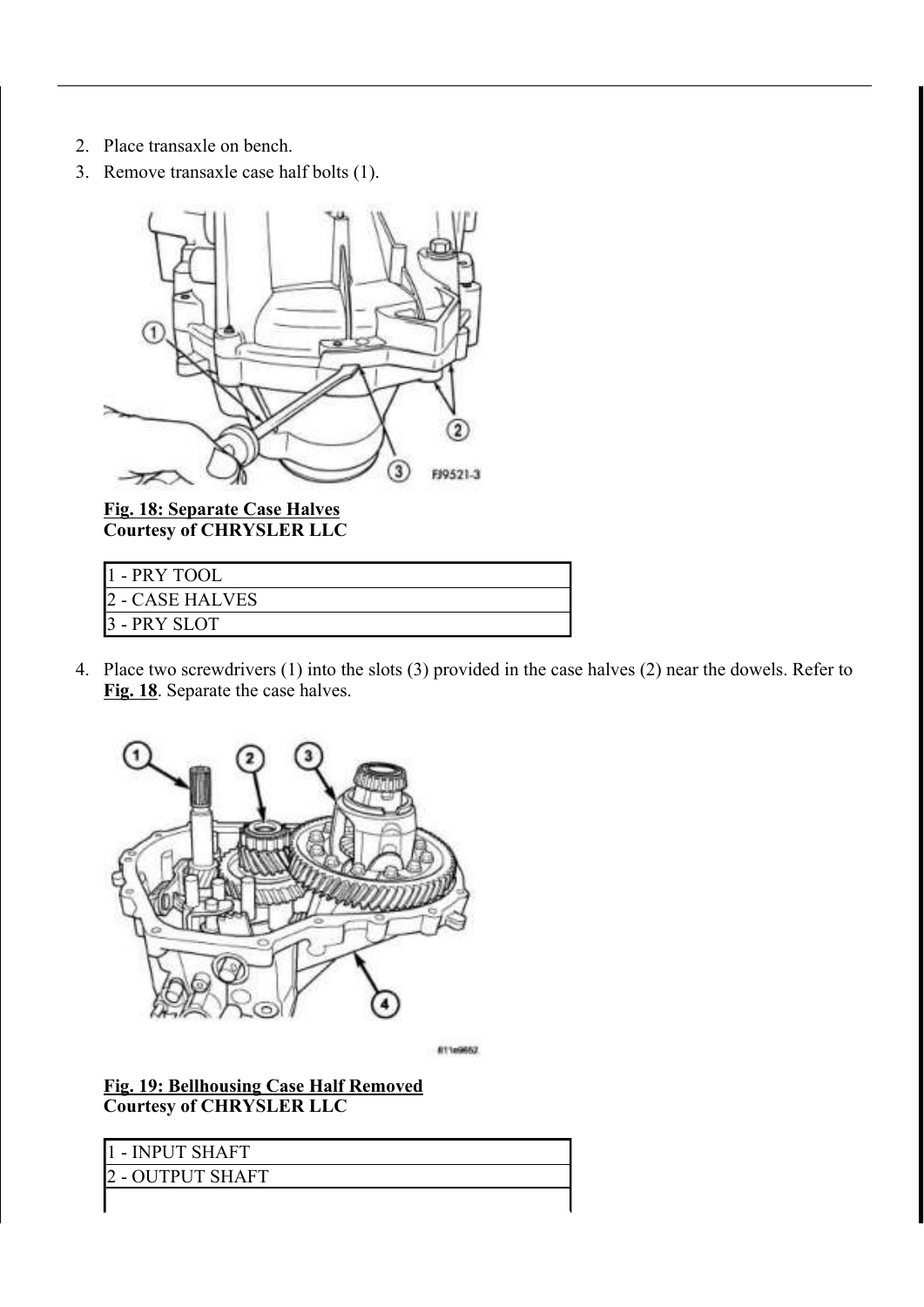## 3 - DIFFERENTIAL ASSEMBLY 4 - GEARTRAIN HOUSING

5. Remove bellhousing half from gear case half  $(4)$ . Refer to **Fig. 19**.



Fig. 20: Removing/Installing Differential Courtesy of CHRYSLER LLC

| 11 - INPUT SHAFT           |
|----------------------------|
| 12 - OUTPUT SHAFT          |
| 13 - DIFFERENTIAL ASSEMBLY |
| 14 - GEARTRAIN HOUSING     |

6. Remove differential assembly  $(3)$  from housing  $(4)$ . Refer to Fig. 20.



Fig. 21: Reverse Idler Shaft Courtesy of CHRYSLER LLC

1 - CASE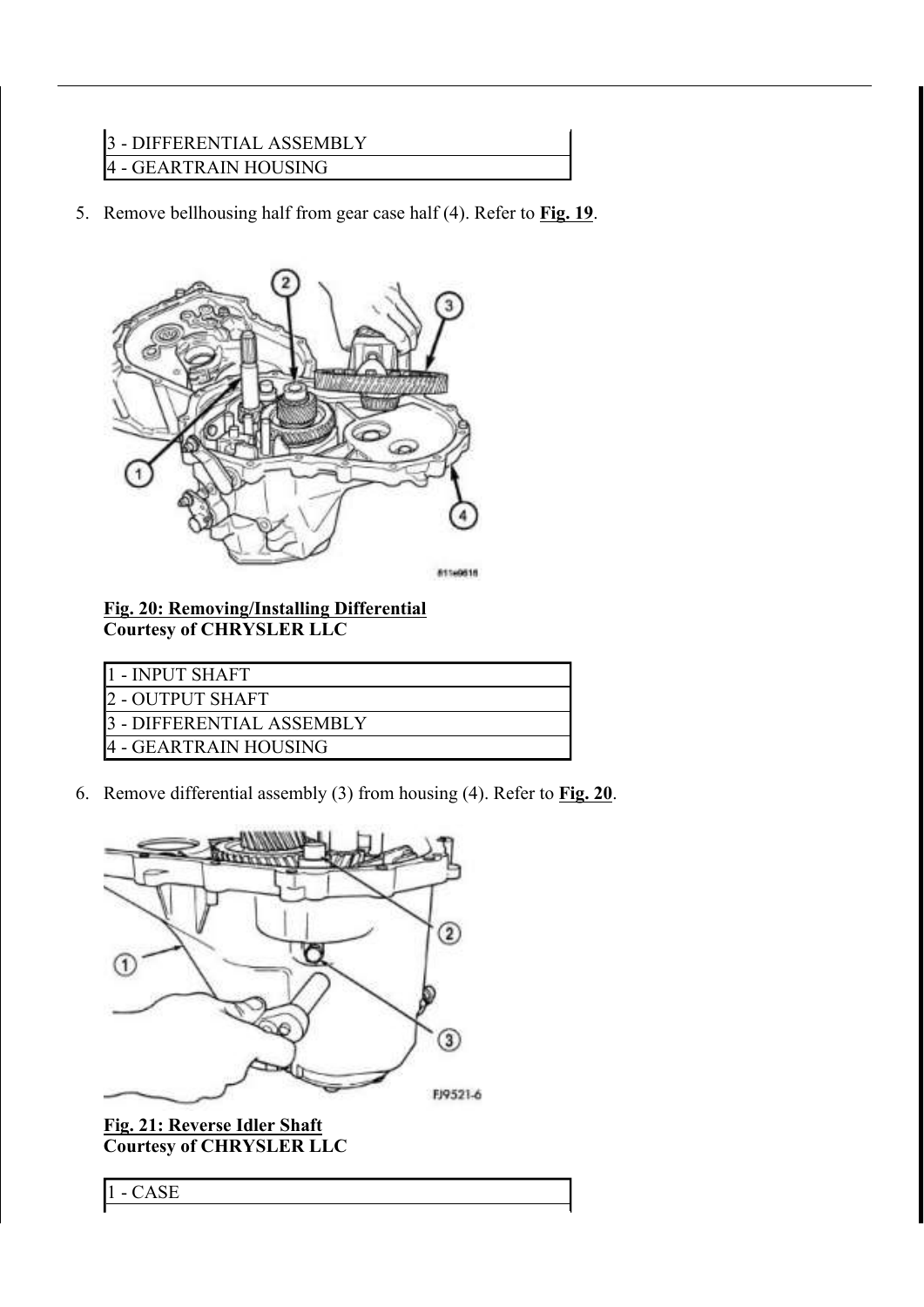# 2 - REVERSE IDLER SHAFT 3 - REVERSE IDLER SHAFT BOLT

7. Remove reverse idler shaft bolt (3).



Fig. 22: Removing/Installing Reverse Idler Shaft Courtesy of CHRYSLER LLC

| 11 - REVERSE IDLER SHAFT |
|--------------------------|
| NP A L'                  |

8. Remove reverse idler shaft (1). Refer to Fig. 22.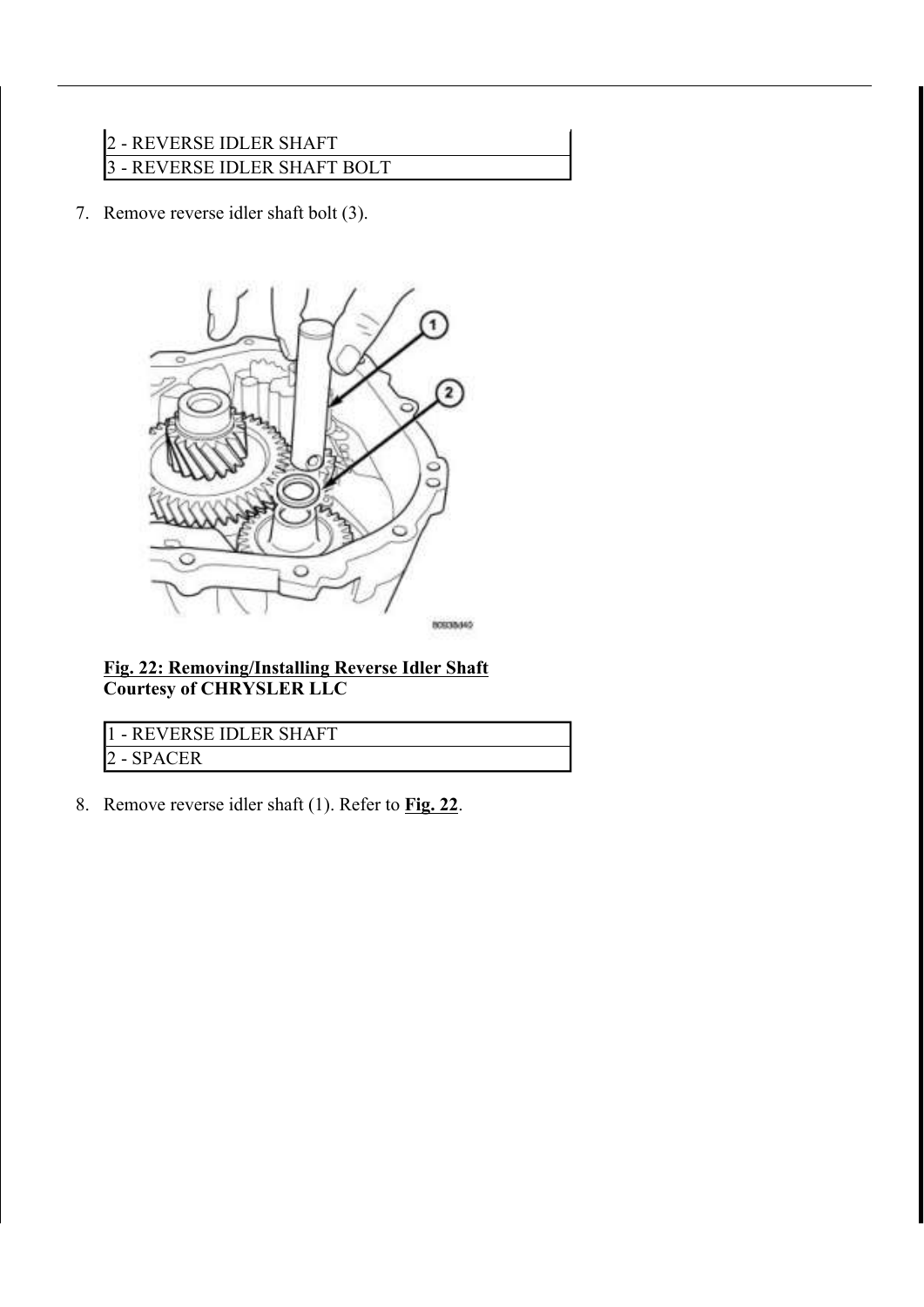

80938642

## Fig. 23: Reverse Idler Gear & Spacer Courtesy of CHRYSLER LLC

| – SPACER             |  |
|----------------------|--|
| - REVERSE IDLER GEAR |  |

9. Remove reverse idler gear  $(2)$  and spacer  $(1)$ . Refer to Fig. 23.



Fig. 24: Linkage Tie Bar Clips Courtesy of CHRYSLER LLC

10. Remove the clips (1) at the linkage tie bar (2).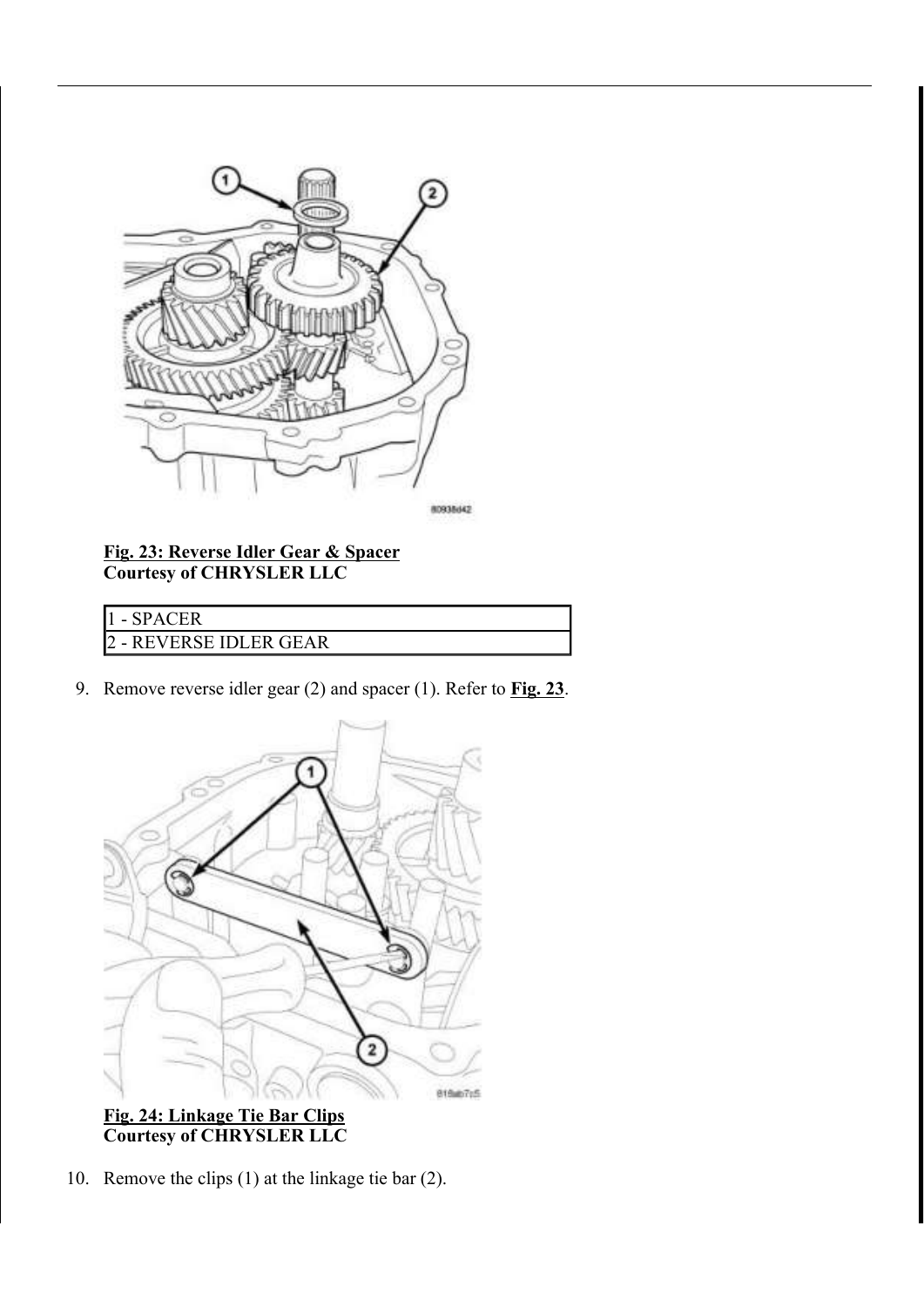

Fig. 25: Linkage Tie Bar Courtesy of CHRYSLER LLC

- 11. Remove the linkage tie bar (1).
- 12. Remove the plug (3) at the selector shaft (2).



Fig. 26: Screws Retaining Reverse Fork Bracket Courtesy of CHRYSLER LLC

| $1 - SCREWS(2)$          |  |
|--------------------------|--|
| 2 - REVERSE FORK BRACKET |  |

13. Remove two screws (1) retaining reverse fork bracket (2). Refer to **Fig. 26**.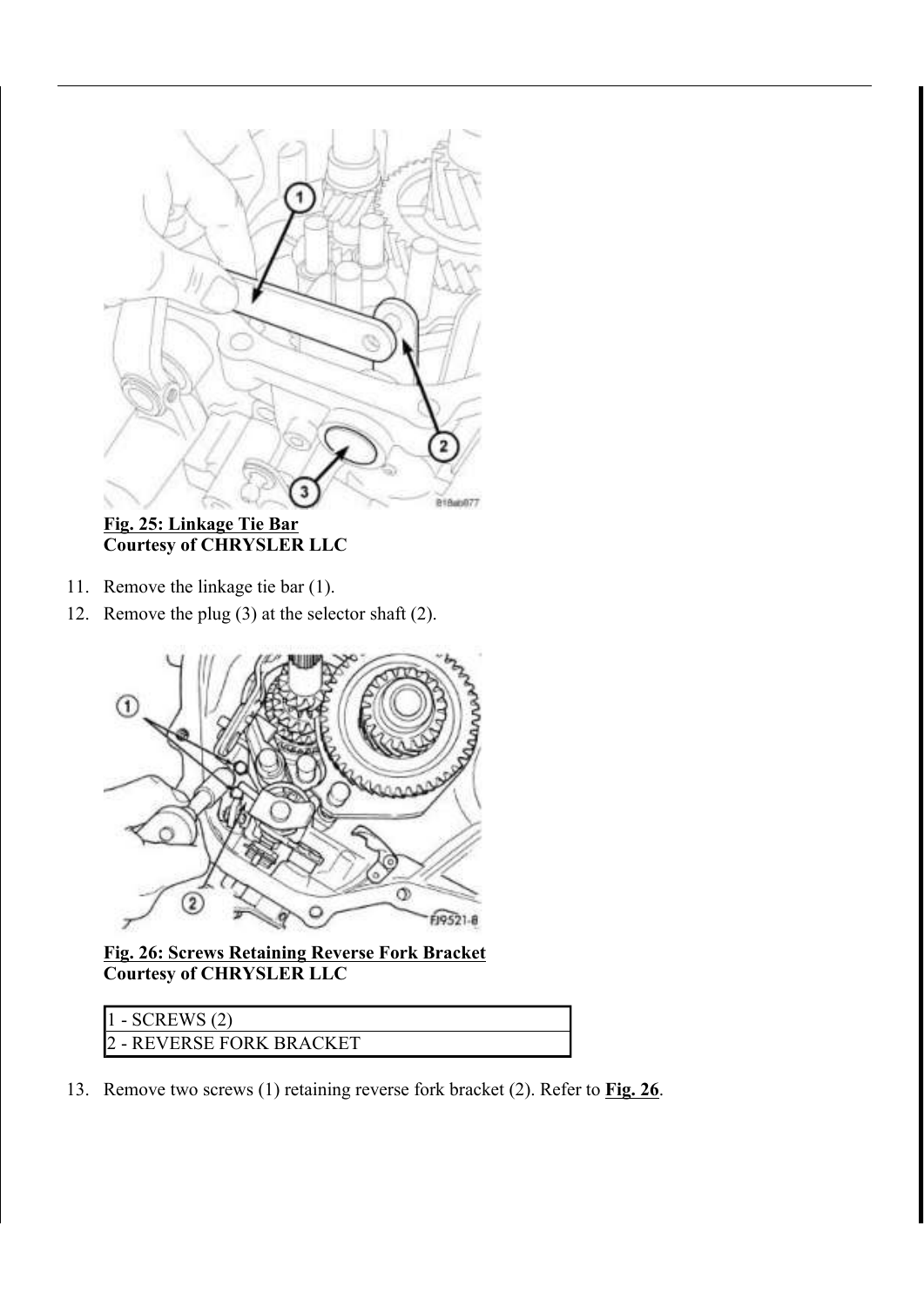

Fig. 27: Remove Reverse Fork Bracket Courtesy of CHRYSLER LLC

| 1 - REVERSE FORK BRACKET   |
|----------------------------|
| 2 - REVERSE CAM BLOCKOUT   |
| 3 - SHIFT BLOCKER ASSEMBLY |
|                            |

14. Remove reverse fork bracket (1) and reverse cam block-out assembly (2). Refer to Fig. 27.



Fig. 28: Remove Selector Shaft Spacer Courtesy of CHRYSLER LLC

| 11 - SHIFT BLOCKER ASSEMBLY         |  |
|-------------------------------------|--|
| 2 - SELECTOR SHAFT SPACER (PLASTIC) |  |
| 3 - SNAP RING PLIERS                |  |

15. Using snap-ring pliers (3), remove link shaft spacer (2). Refer to Fig. 28.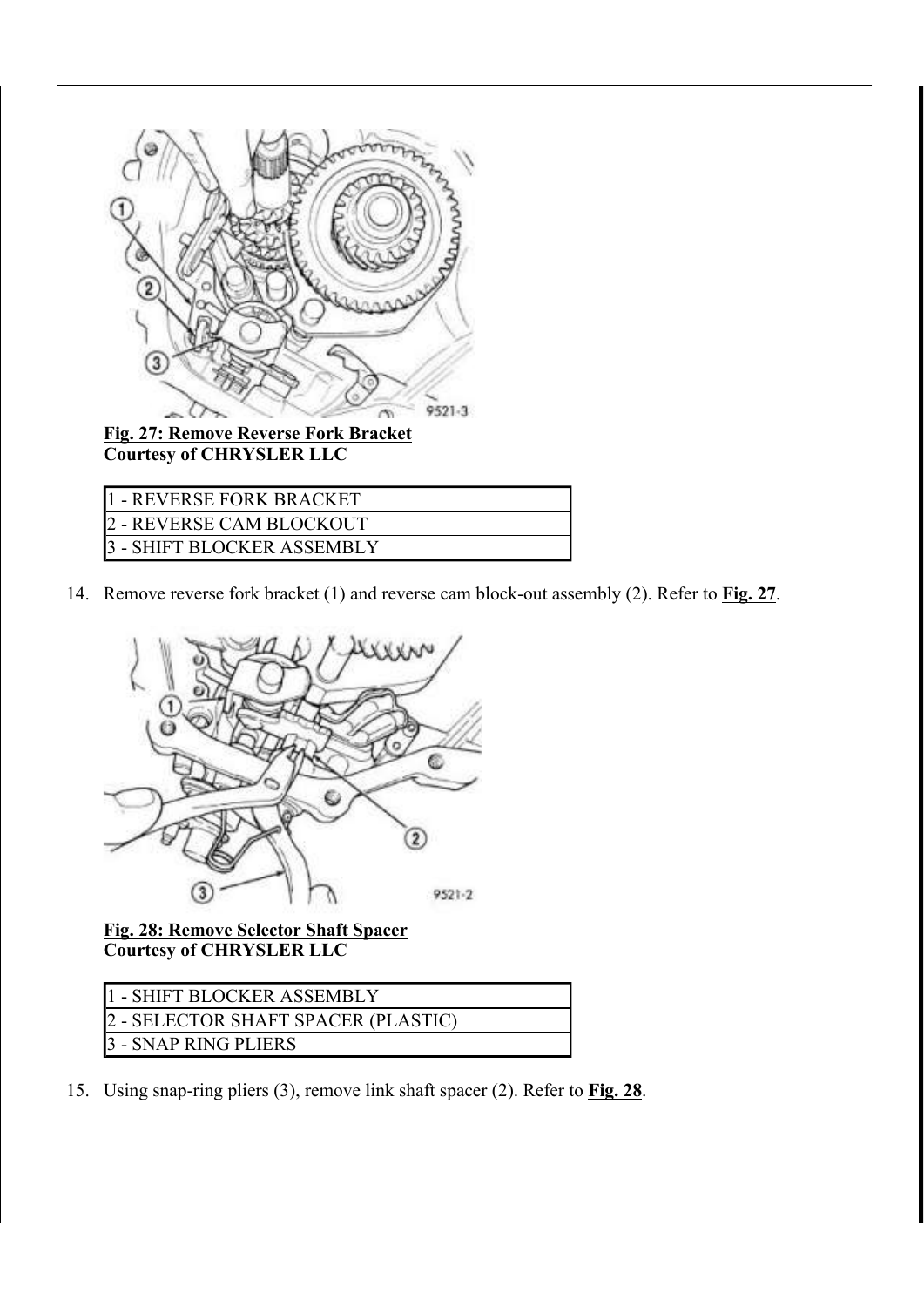

Fig. 29: Selector Shaft Courtesy of CHRYSLER LLC

| 11 - SHIFT ASSEMBL ' |  |
|----------------------|--|
| 2 - SELECTOR SHAFT   |  |

16. Pull the link shaft shift pin out of the slot in the blocker assembly. Turn selector shaft (2) up and out of the way. Refer to Fig. 29.



815x9434

## Fig. 30: End Cover And Shaft Bolts Courtesy of CHRYSLER LLC

17. Remove transaxle end cover (2) and rear detent assembly bolts (1).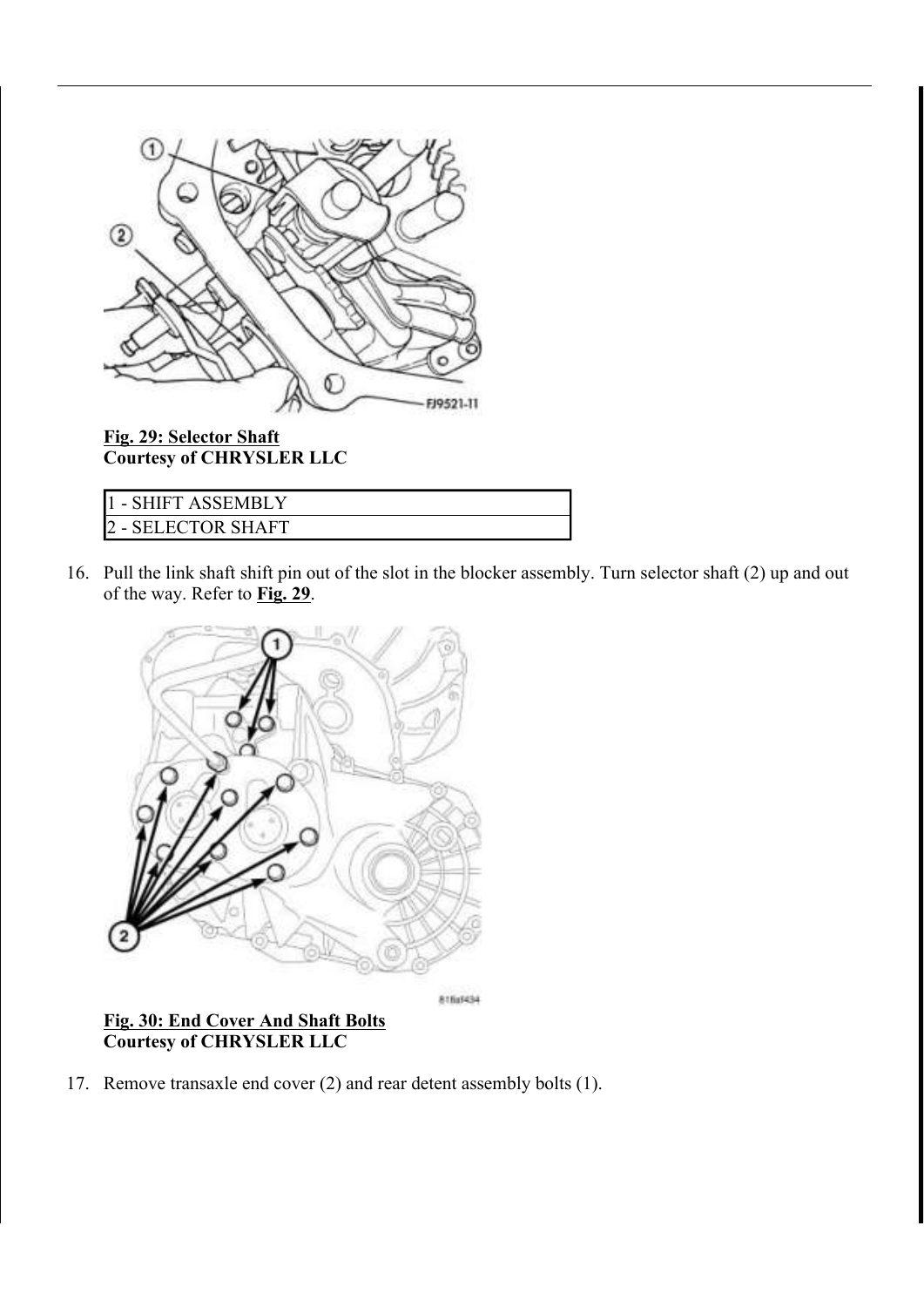

Courtesy of CHRYSLER LLC

18. Remove the backup lamp switch (2).



Fig. 32: Snap Rings Retaining Bearings Courtesy of CHRYSLER LLC

| 11 - SNAP RING PLIERS |  |
|-----------------------|--|
| 2 - SNAP RINGS        |  |

19. Remove two snap rings (2) retaining the output shaft and the input shaft to the bearings. Refer to **Fig.** 32.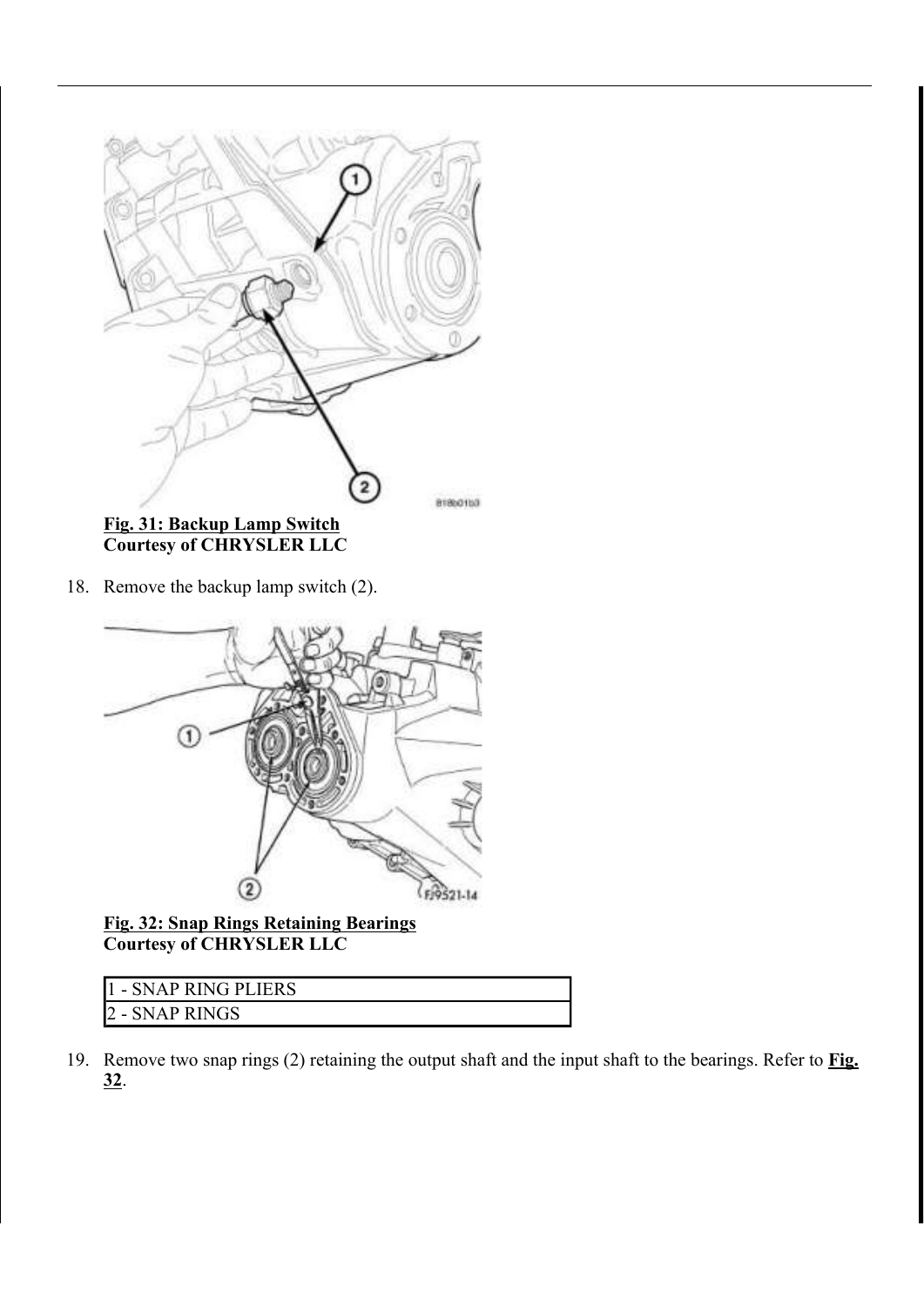

Fig. 33: Bench Fixture T355 Courtesy of CHRYSLER LLC

20. The Bench Fixture (special tool #6785, Assembly, Pallet) (4) and adaptors (special tool #9761-1, Pad, Shift Rail Support) (1), (special tool #9761-2, Spacer) (3), (special tool #9761-3, Spacer) (2), (special tool #9761-6, Stand Off) (5) and (special tool #9761-7, Stand Off) (6) will be used to remove input and output shafts from the case.

B18af16c



21. Turn transaxle over. Install transaxle (1) onto Bench Fixture (special tool #6785, Assembly, Pallet) (2). Verify shim spacers and adaptors are in position on Bench Fixture (special tool #6785, Assembly, Pallet). Install transaxle into shop press.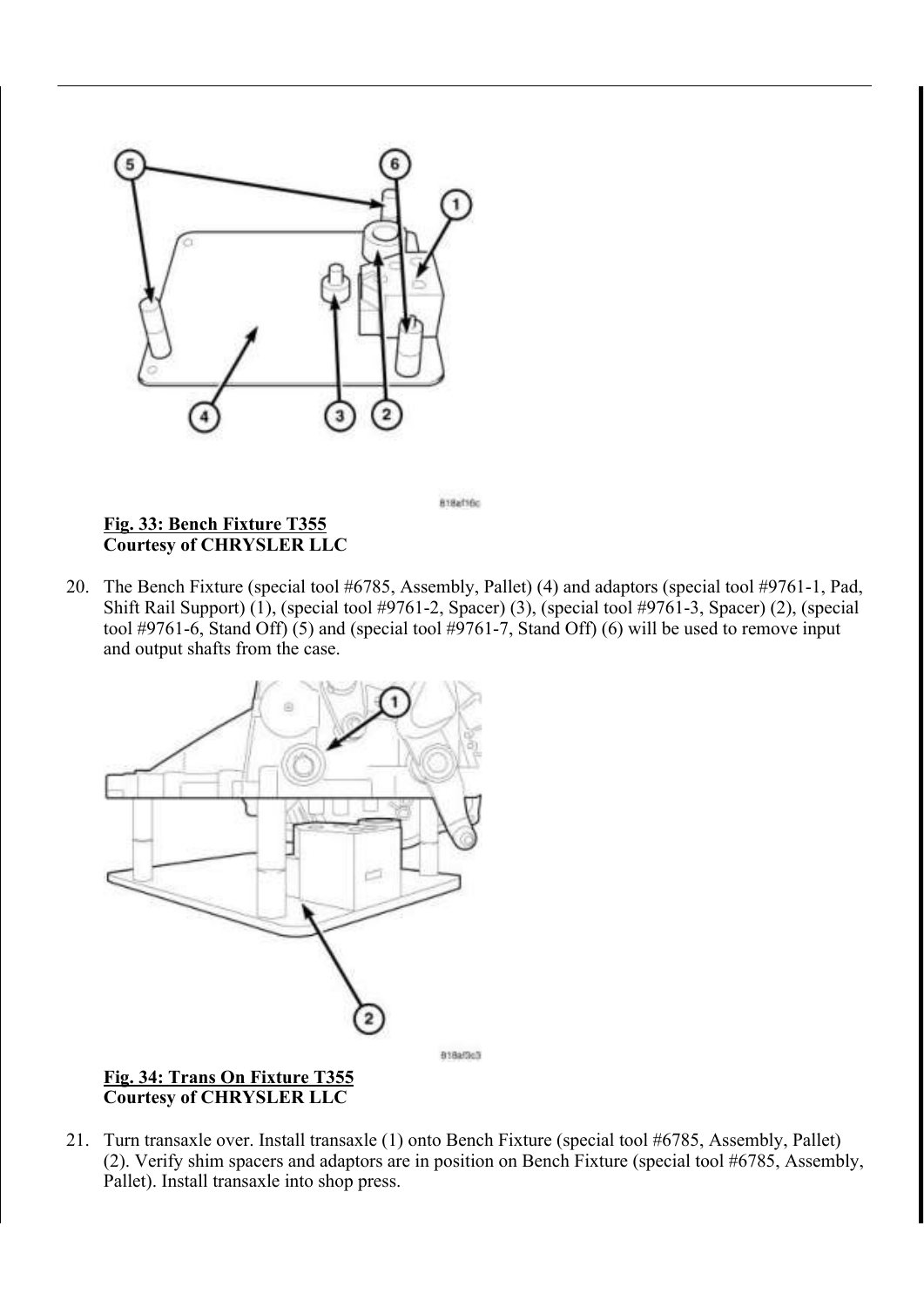

Courtesy of CHRYSLER LLC

| I1 - BEARING FIXTURE |
|----------------------|
| - TRANSAXLE CASE     |

22. Install Bearing Remover (special tool #6768, Remover, Bearings) (1) onto transaxle end bearings. Verify tool is properly aligned to input and output shafts.

> CAUTION: The oil dams in the input and output shafts can be damaged while pressing on the shafts if the bearing fixture is not used properly.



Fig. 36: Pressing Gears Out Of Case Courtesy of CHRYSLER LLC

| 1 - BEARING FIXTURE |
|---------------------|
| 12 - PRESS RAM      |
| - TRANSAXLE CASE    |
| 4 - BENCH FIXTURE   |

23. Install transaxle gear case (3) into shop press. Press (2) output and input shaft assemblies out of case.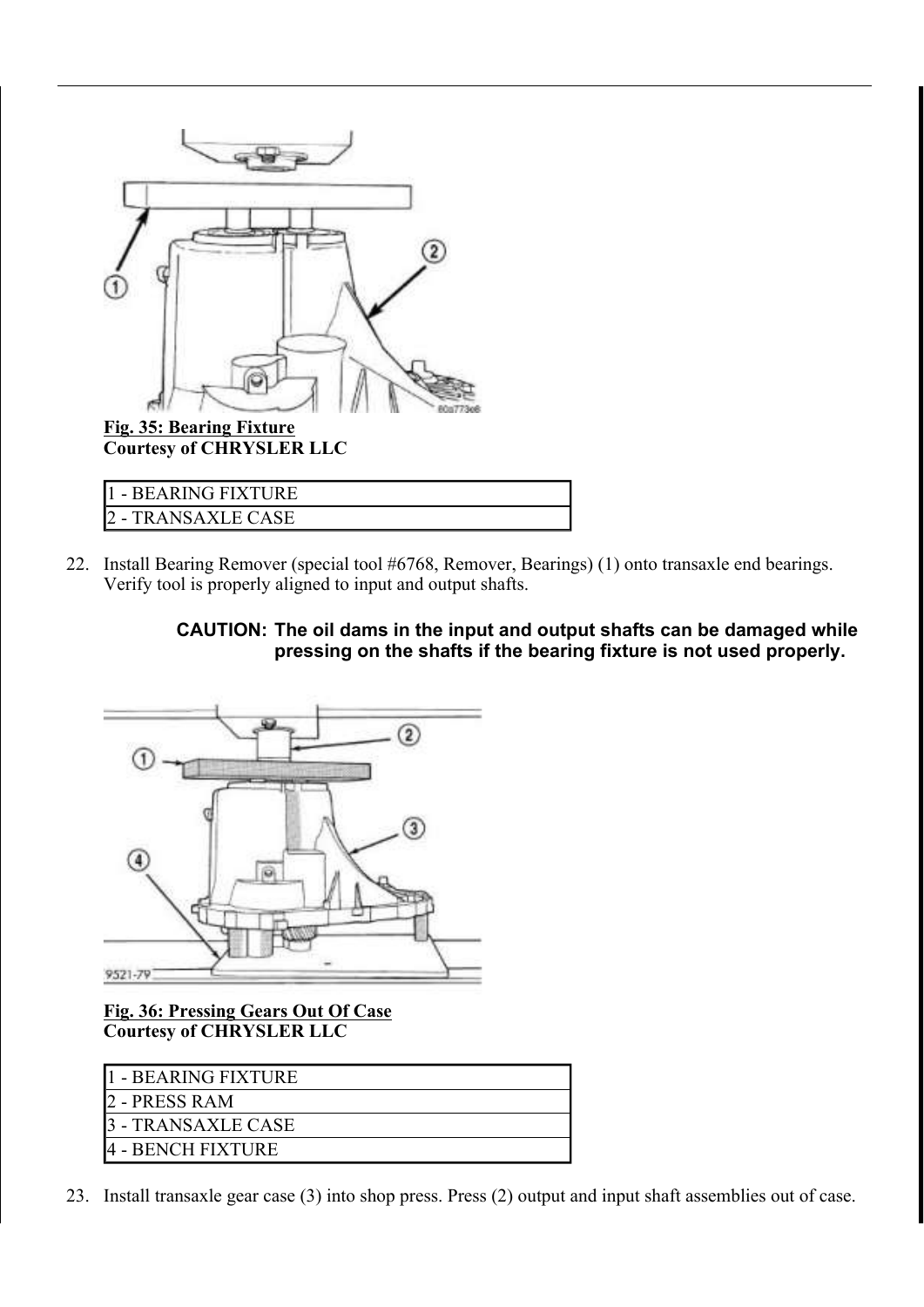#### 24. Remove transaxle from press.



#### Fig. 37: Trans On Fixture T355 Courtesy of CHRYSLER LLC

25. Carefully remove transaxle case (1) from the shaft assemblies and Bench Fixture (special tool #6785, Assembly, Pallet) (2).



## 1 - OIL FEED TROUGH

26. Be sure the oil-feed trough (1) to the end bearings is not damaged.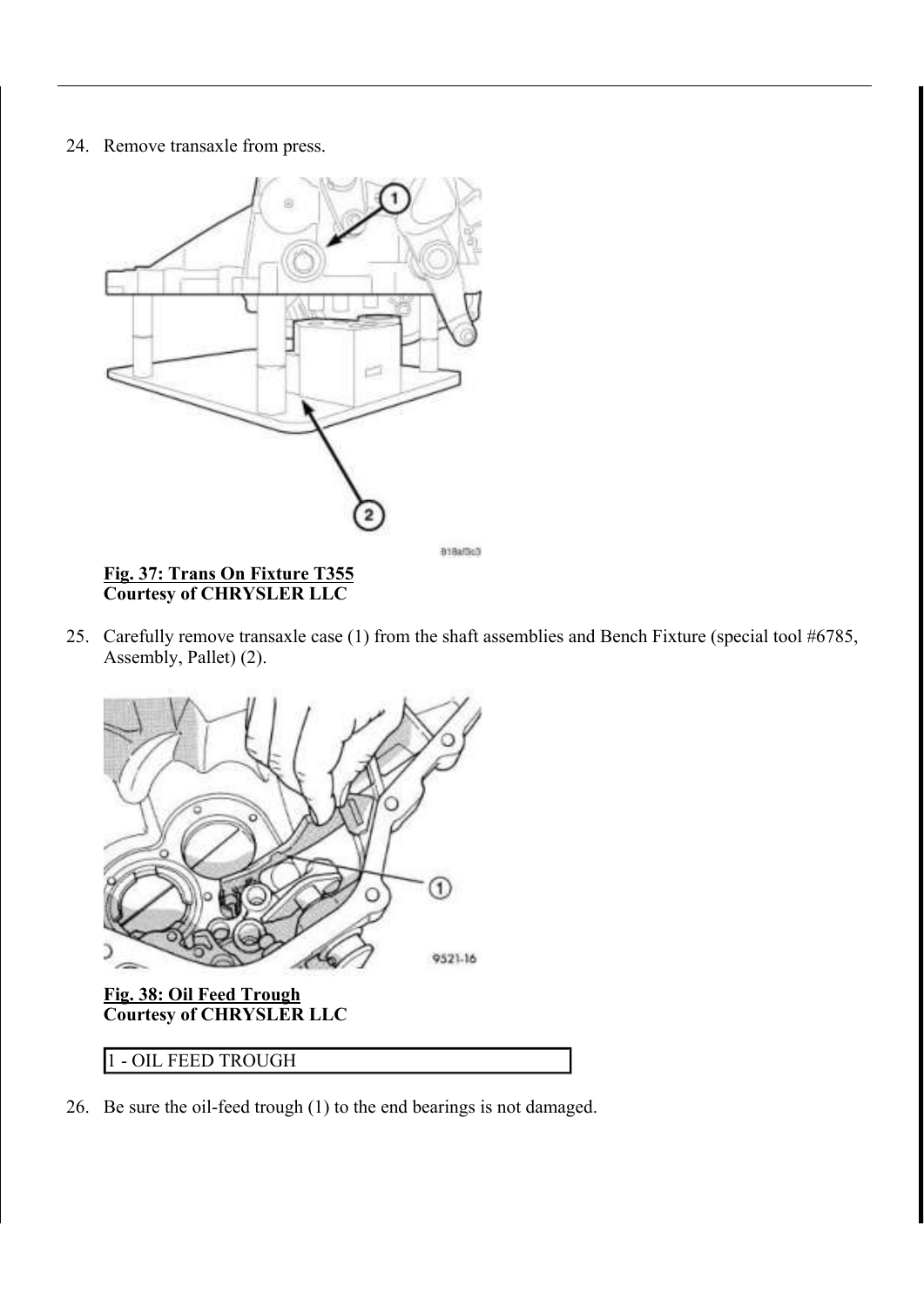

Fig. 39: Shift Shaft Assy Courtesy of CHRYSLER LLC

- 27. Remove the reverse brake friction cone (1) from the input shaft assembly.
- 28. Remove the blocking ring (2) from the input shaft assembly.



Courtesy of CHRYSLER LLC

- 29. Remove the shift blocker assembly, the reverse shift fork (5) and the detent assembly from the bench fixture (4).
- 30. Remove input (2) and output shaft (1) assemblies from Bench Fixture (special tool #6785, Assembly, Pallet).